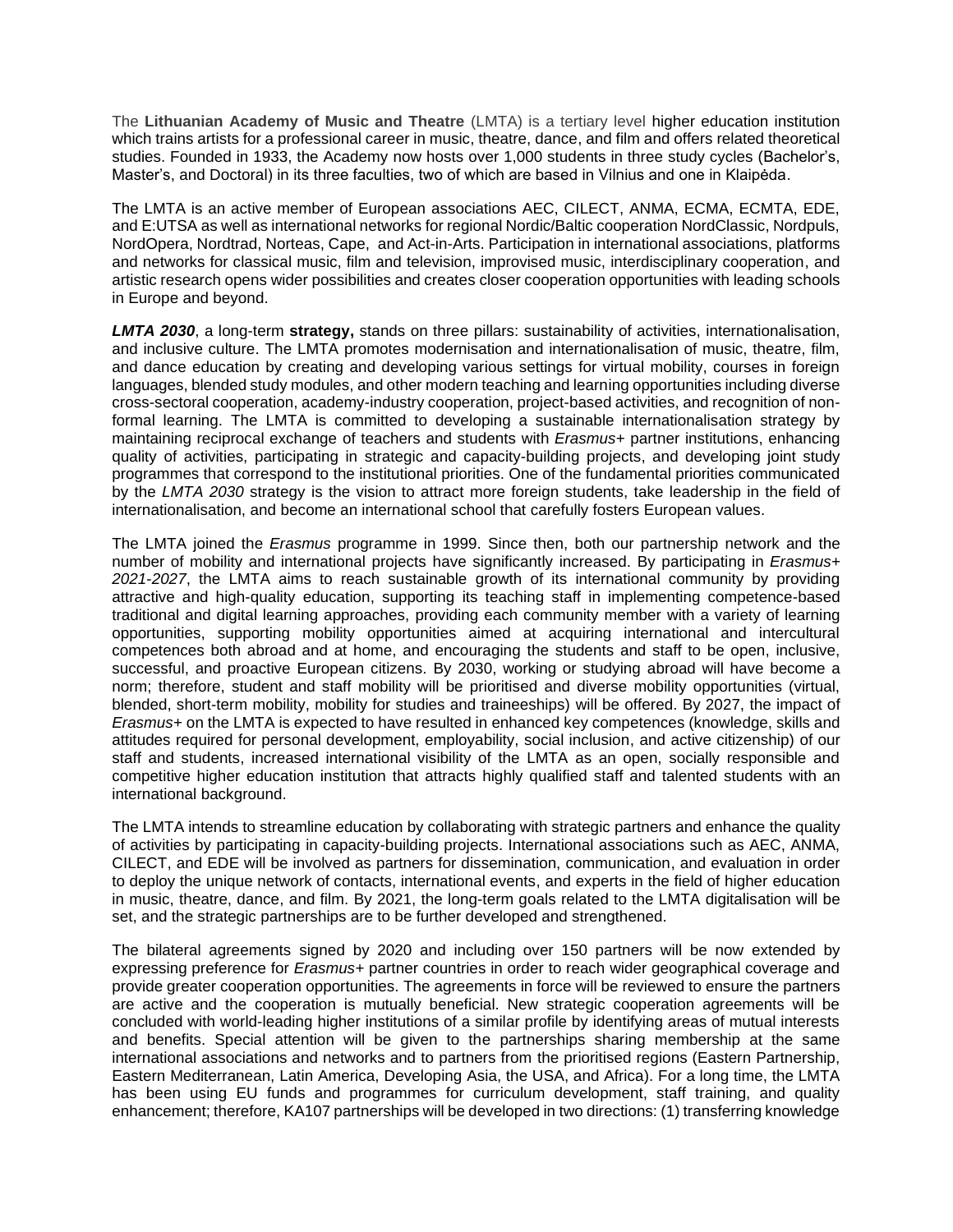and practices from partners and networks in the field of highly developed modern education and culture, and (2) sharing the best LMTA practice and expertise with the partners who can benefit from our experience in networking, teaching and learning, and administration.

In order to reach the above-mentioned internationalisation goals and become an internationally acclaimed higher education institution, the LMTA strives to achieve the following:

- enhance the study facilities by building a new LMTA campus with state-of-the-art equipment. facilities adapted for disable people, and environmentally friendly solutions, so-called the GREEN ACADEMY (2024);
- improve the quality of teaching by engaging more teachers in exchange programmes and increasing the number of teaching staff with international background;
- develop internationalisation of studies: 80% of the study programmes at the LMTA to be delivered either in both Lithuanian and English or in the English language (2030);
- ensure transparent information: updated course catalogues to be available on the LMTA website (2025);
- increase the number of graduates by recruiting higher numbers of talented students from the EU and non-EU countries (20% of international students by 2030);
- increase the number of graduates with international key competences by offering physical, blended, and virtual mobility opportunities and mobility windows (20% of graduates by 2027);
- ensure effective administration and digital management of the *Erasmus+* programme and digitalisation of other administrative processes at the LMTA (2025);
- internationalise studies at home by offering physical, blended, and virtual learning (2024);
- increase strategic cooperation (five projects by 2027);
- increase cooperation with the partner countries (2027);
- develop joint study modules (seven modules by 2025);
- develop joint study programmes (two programmes by 2027).

Quality assurance and high level of activity performance will always be a priority that will ensure the education is being delivered or received on an international level.

The LMTA will participate in *Erasmus+* mobility actions in the programme countries and partner countries, strategic partnership projects, capacity-building projects, and joint study programmes.

\_\_\_\_\_\_ \_\_\_\_\_\_ \_\_\_\_\_\_

**Staff mobility**, project-based, activities and e-learning tools are key elements for internationalisation of studies at home; therefore, staff mobility will be considered as one of the most important *Erasmus+* activities. During the period of 2021-2027, the LMTA will keep a balance between outgoing and incoming teachers, encourage reciprocal exchanges, prioritise integrated teacher mobility (blended teaching, intensive courses), and invite staff from enterprises (up to 20% of the total incoming staff) in order to help the students develop real-world approach. *Erasmus+* opportunities for staff include staff mobility for teaching, staff mobility for training, virtual mobility, cooperation in blended modules, participation in strategic partnership projects, participation in capacity-building projects, and teaching in joint study programmes. The LMTA will maintain close contact with the International Relations Office at the partner institutions, discuss the teacher mobility flows, issue the relevant documents (the mobility agreement before the visit and the confirmation document after the visit), and coordinate mobility flows. Monitoring visits to the partner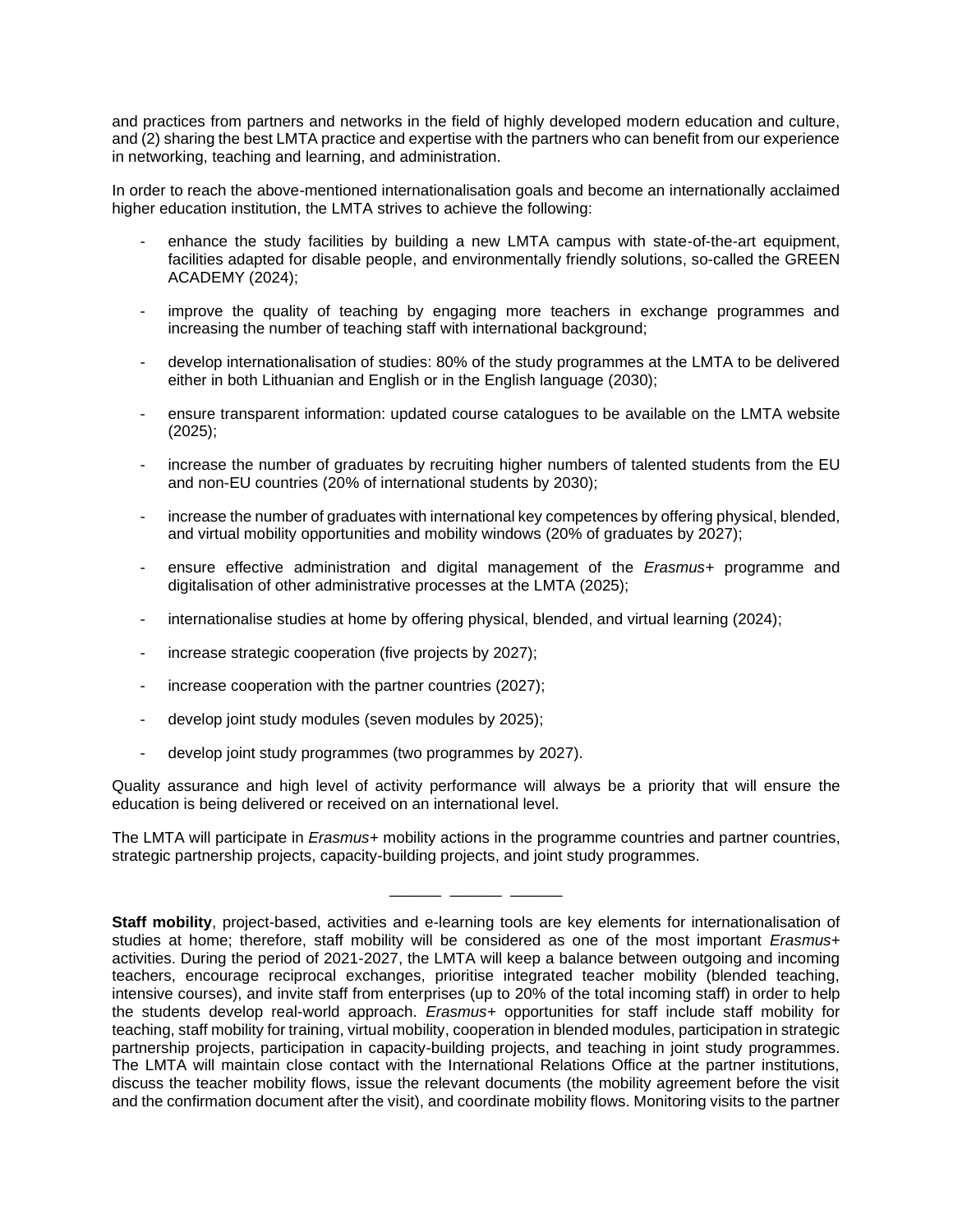institutions (four or five visits per academic year) and live communication with the majority of coordinators at the partner schools during the annual meetings for international relations coordinators under the umbrella of AEC, ANMA, CILECT, EDE, and other international associations and networks will ensure a smooth and effective implementation of mobility plans. The LMTA is responsible for recognition of staff mobility and considers this experience as professional development. The teaching staff will be encouraged to take part in the mobility programme and project-based activities and in this way to contribute to the internationalisation of art and cultural studies.

**Student mobility** is a highly prioritised *Erasmus+* activity. Aiming to increase the level of internationalisation, the LMTA will offer such *Erasmus+* opportunities for students as mobility for studies, mobility for placement, virtual mobility, blended modules, short-term mobility, and intensive courses (international weeks, project-based activities, joint studies with the partner institutions). The LMTA will also offer virtual opportunity placements for digitally competent students. The goal is to accept up to five candidates per year in Sound Engineering, Composition and Digital Production, and Audiovisual Production studies as well as projects involving video-conferencing and live streaming. At the same time, the LMTA will send the students to international companies for traineeships to boost their digital competences required to succeed in their professional career.

Students across all disciplines at all three study cycles – Bachelor's, Master's and Doctoral programmes – will have equal opportunities. It is intended to facilitate student mobility by introducing mobility windows in Bachelor's and Master's studies. By 2025, LMTA will be offering 80% of its courses in either in both Lithuanian and English or in the English language, and the course catalogues will have been published on the website and annually updated. Relevant departments at home and host institutions are responsible for fair and transparent selection of outgoing and incoming students. The LMTA gives priority to the applicants with fewer opportunities. The applications and Learning Agreements are submitted on-line using the EASY digital platform. The final decision of acceptance or rejection is made by the host institution because of individual nature of art studies (a one-to-one setting). Digitalisation of mobility processes is encouraged and implemented at all levels: before, during, and after mobility. The LMTA obliges to recognise the mobility study period and results obtained without any restrictions.

The LMTA International Relations Office (IRO) is responsible for coordinating the approved mobility flows and administrating, monitoring, and reporting on the student and staff mobility. The principles of nondiscrimination, transparency, inclusion, and promotion of environmentally-friendly practices – including digitalisation of mobility and its management *–* are complied with in all activities.

The LMTA is experienced in **project-based activities** and has coordinated a number of EU projects such as Erasmus IPs *Erasmus Conducting Course*, *Session of European Chamber Music Academy*, *We Make an Opera*, an Erasmus IP *Summer Video Studio*, and an EU Media training project *Summer Media Studio*. As a partner institution, the LMTA has participated in a number of international projects: Tempus JEP *InMusWB*, Erasmus+ strategic partnership projects *METRIC, ECMA – Next Step*, *ACTA*, *Entrepreneurial Approaches to Higher Theatre Education*, *INTERMUSIC*, *European Opera Academy – Competence Centre for Shared Education of Opera Training*, an Erasmus+ capacity-building project *DEMUSIS*, and projects for virtual learning and digitalisation of resources (EU projects *Harmos, Variazioni, Foremi*). A Master's joint study programme *ECMAster* is a successful outcome of the Erasmus+ project SP *ECMA – Next Step*. During the next Erasmus+ programme period, the LMTA will broaden and deepen international partnerships including cooperation in strategic partnership, capacity building, and joint study programmes. At least five strategic partnership projects aiming at modernisation and internationalisation of studies and green initiatives, a capacity-building project, and at least two joint Master's programmes will have been launched by 2027.

Staff and student mobility and participation in project-based activities are the core elements that create opportunities for personal growth and develop international cooperation among individuals and partner institutions, enhance the quality of education at the LMTA, and encourage the European dimension. Diversification of international activities includes a road map for actions where international projects leading to quality enhancement, transformation of the LMTA culture, improved services, capability, added value, and sustainability will be prioritised. The LMTA is committed to the quality of Erasmus+ activities and responsibility for added value achieved through the process of internationalisation.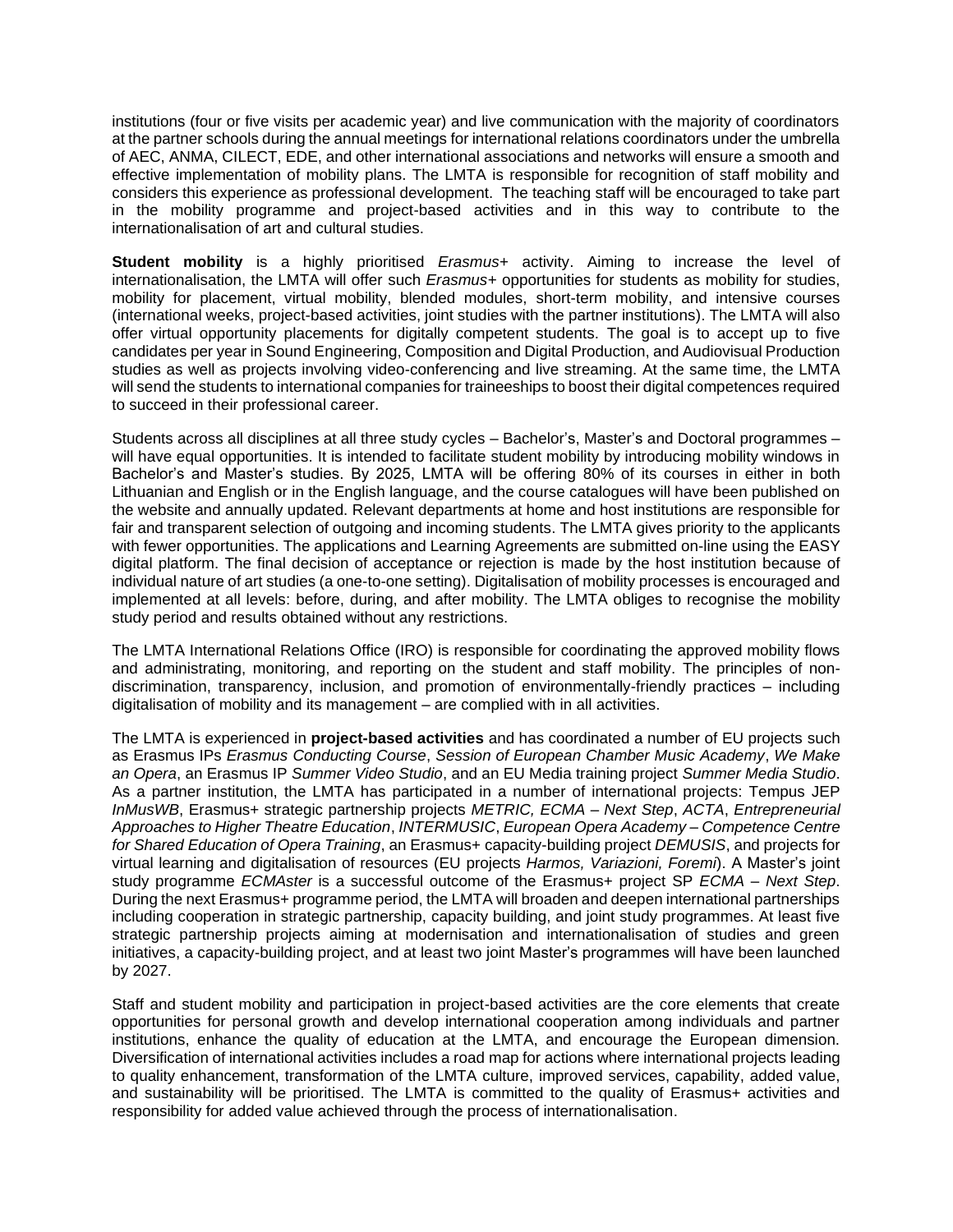The LMTA encourages student and staff mobility and strives to increase the number of mobility activities so that by 2027, 20% of graduates will have participated in international credit mobility (physical, virtual, or blended) and 50% of the LMTA teaching staff will have acquired international experience either by physical or virtual mobility or will have participated in international activities at home. The portfolio of Erasmus+ strategic partnership projects includes five projects related to modernisation and internationalisation of studies (digitalisation of content, digitalisation of activities, and development of international curriculum), and two capacity-building projects that will have been implemented by 2027.

**Equal development** of all art disciplines (music, theatre, film, dance, art education, art studies, and art research) is promoted. Priority will be given to interdisciplinary projects and projects aimed at enhancing the LMTA internationalisation and strategic approach leading to implementation of innovation, internationalisation of studies, artistic and creative activities, cultural diversity, lifelong learning and inclusion, and internationalisation of the LMTA community. The overall strategy is led by a vision to increase visibility and attractiveness of the LMTA for international students.

\_\_\_\_\_\_ \_\_\_\_\_\_ \_\_\_\_\_\_

The strategy *The Lithuanian Academy of Music and Theatre 2030* declares the values of openness, sustainability, academic freedom, responsibility, tolerance, and equal opportunities. The major processes such as teaching and learning, research and artistic research, arts and life-long-learning are monitored by the Academic Board (Senate) that includes representatives of both the teaching staff and the student body. The study programme committees include student representatives, too. Decisions made by the LMTA Board, Senate, Dean's Office or Rector's Office are transparent. Strategic documents and policy statements are well communicated and available for the LMTA community. The principles of non-discrimination, social responsibility, tolerance, equal opportunities, and transparency are outlined in The LMTA Code of Academic Ethics. Appeal procedures against the decisions taken are public and stipulated in The Code of Ethics, The Appeal Procedures Against the Evaluation of Learning Outcomes, and The Guidelines for the Organisation of Erasmus+ Studies and Placement. The procedures are clear and transparent.

The LMTA is open to talented individuals from all backgrounds and offers academic, administrative and financial help for students with fewer opportunities – students coming from socially disadvantaged families and students with disabilities and special needs. Students with special needs are eligible for financial support allocated as state grants, special scholarships, and tuition fee exemption. Complying with the principles of The Erasmus Student Charter, Erasmus students are exempted from any fees while the students with special needs and socially disadvantaged students receive an extra grant according to the Erasmus guidelines. The LMTA provides administrative and academic support for students with special needs by providing a flexible and individual study schedule. Students receive psychological support at special group lectures and can also apply for individual psychological counselling sessions.

The new LMTA campus (estimated to be constructed by 2024) will be disabled-friendly for students, staff, and visitors with special needs.

A new policy statement stipulating the principles of non-discrimination, transparency, and equal opportunities will be developed, approved by the LMTA Senate, and published in 2021.

\_\_\_\_\_\_ \_\_\_\_\_\_ \_\_\_\_\_\_

**The digitalisation** goals of the Erasmus+ programme are considered a very important part of the programme. Already in 2016, the LMTA joined *European Online Application EASY,* an initiative by the AEC that is relevant and related to the European Student Card Initiative. By using the EASY platform, the management of student mobility for study (SMS) at the LMTA has become fully digitalised. The EASY platform is a unique subject-specific, multinational and multi-programme system that enables online management of both incoming and outgoing applications for SMS. Using the platform, students can directly apply and coordinators can nominate students. A digital Learning Agreement that can be managed and signed online by the three parties involved is also integrated in the EASY system. Furthermore, the EASY system enables the exchange of applications between institutions who have joined the system and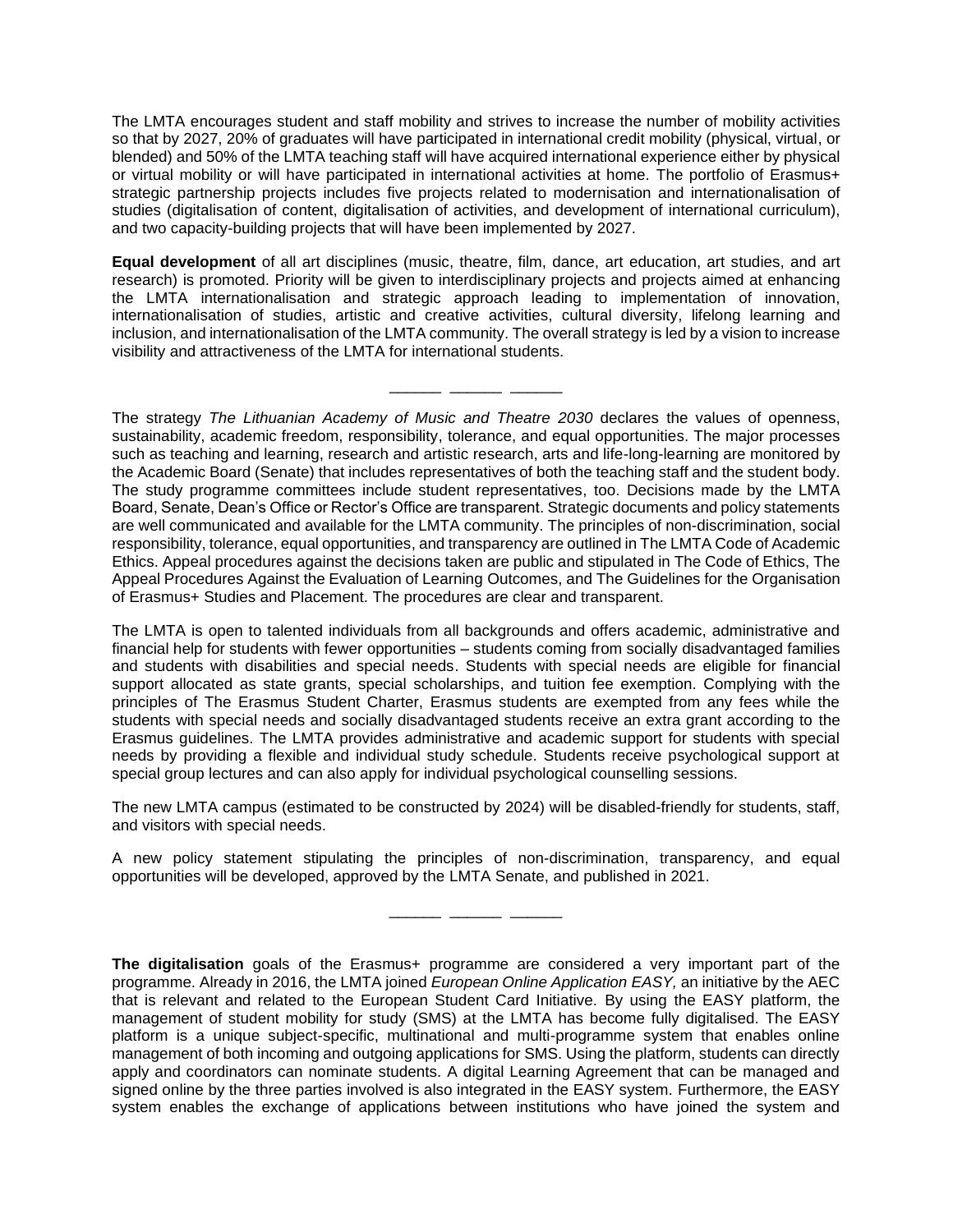institutions that are external to the system: they can still receive and view applications, update their contact details in the system, and nominate students in the online format.

Back in 2017, the AEC signed Memorandum of Understanding with EUF, the organisation developing the Erasmus Without Paper (EWP) Ecosystem, to follow each other's developments in EASY and EWP. The AEC is currently studying the documentation produced by EWP in order to connect EASY and EWP through the APIs developed by EWP aiming at being fully compliant with the timeline proposed by the ESC provided that the tools at disposal are suitable for the following goals: in 2021, to manage inter-institutional agreements and online learning agreements; in 2022, to send and receive student nominations and acceptances; and, in 2023, to exchange transcripts of records related to student mobility. If for technical or other reasons, one or more of the functionalities of EWP could not be integrated in the EASY platform on time, the LMTA, from 2023, will be ready to complete them using the free Dashboard.

The LMTA is working on the **Green Academy Policy** that will be a part of the strategy *LMTA 2030*. Initiative is taken to promote sustainable consciousness in order to reduce environmental impact. Green Academy supports the following areas: environmentally-friendly infrastructure; careful use of natural and human recourses; digitalisation of academic and administrative processes; promotion of blended and virtual mobility; "greener" travels (using bus, train, direct flights and longer travels), online teaching and learning; library digitalisation; digital marketing and advertising, and management of Erasmus+ without paper. By 2027, 20% of all Erasmus teachers and student mobility activities such as virtual teaching and training, blended teaching for teaching staff, and virtual and blended courses for students are expected to be taking place online. The LMTA will be offering virtual and/or blended courses (by 2027, 20% from the total number of courses). By 2023, the LMTA is likely to have developed online courses in digital competence training, immersive sound, multiculturalism, communication, creative writing, survival Lithuanian language for students and staff as well as other relevant courses.

**The LMTA International Relations Office** organises regular meetings with local students *–* at least twice per year*–* to present ERASMUS+ programme opportunities, benefits, and social inclusion in the community of mobility participants. ERASMUS alumni are invited to share their experience and encourage others to join the community of Erasmus students. During the mobility period, the students keep in touch with the key contacts at the home institution and the local community via the international relations coordinator by email and social media. They are encouraged to be active citizens and act as ambassadors of their own country and the EU. After the mobility period, the students are invited to join the LMTA ERASMUS alumni network and support those interested in mobility activities.

\_\_\_\_\_\_ \_\_\_\_\_\_ \_\_\_\_\_\_

Incomings are mentored by the LMTA Student Union. The mentoring programme includes various services such as a pick-up service, introduction to the local culture and people, informal socialising, sightseeing, leisure, and special events. The intensive course *Introduction to the Lithuanian Culture* enables the incoming ERASMUS+ students meet each other. The network of contacts is developed through the LMTA ERASMUS+ students Facebook group, created on a yearly basis, where the students discuss their questions, share information about various activities and events, tell their stories, and stay connected. The incoming students are encouraged and supported to organise a special cultural event – a stage performance which brings together the incoming, local, and external ERASMUS+ students invited from other HEIs in Vilnius. After the mobility, some incoming ERASMUS students maintain contact with the LMTA via the Facebook group. These activities make the students feel being a part of larger ERASMUS+ community and encourage them to be proactive for positive social change.

**The recognition** of credits and study periods is regulated by The Recognition of Study Results at the Lithuanian Academy of Music and Theatre. The document states that all the credits granted to the student following the Learning Agreement, which has been approved by the three parties, are recognised automatically without any restrictions. The credits gained for the study results during the studies or placement are fully recognized for all forms of mobility – physical, virtual, or blended. The information about